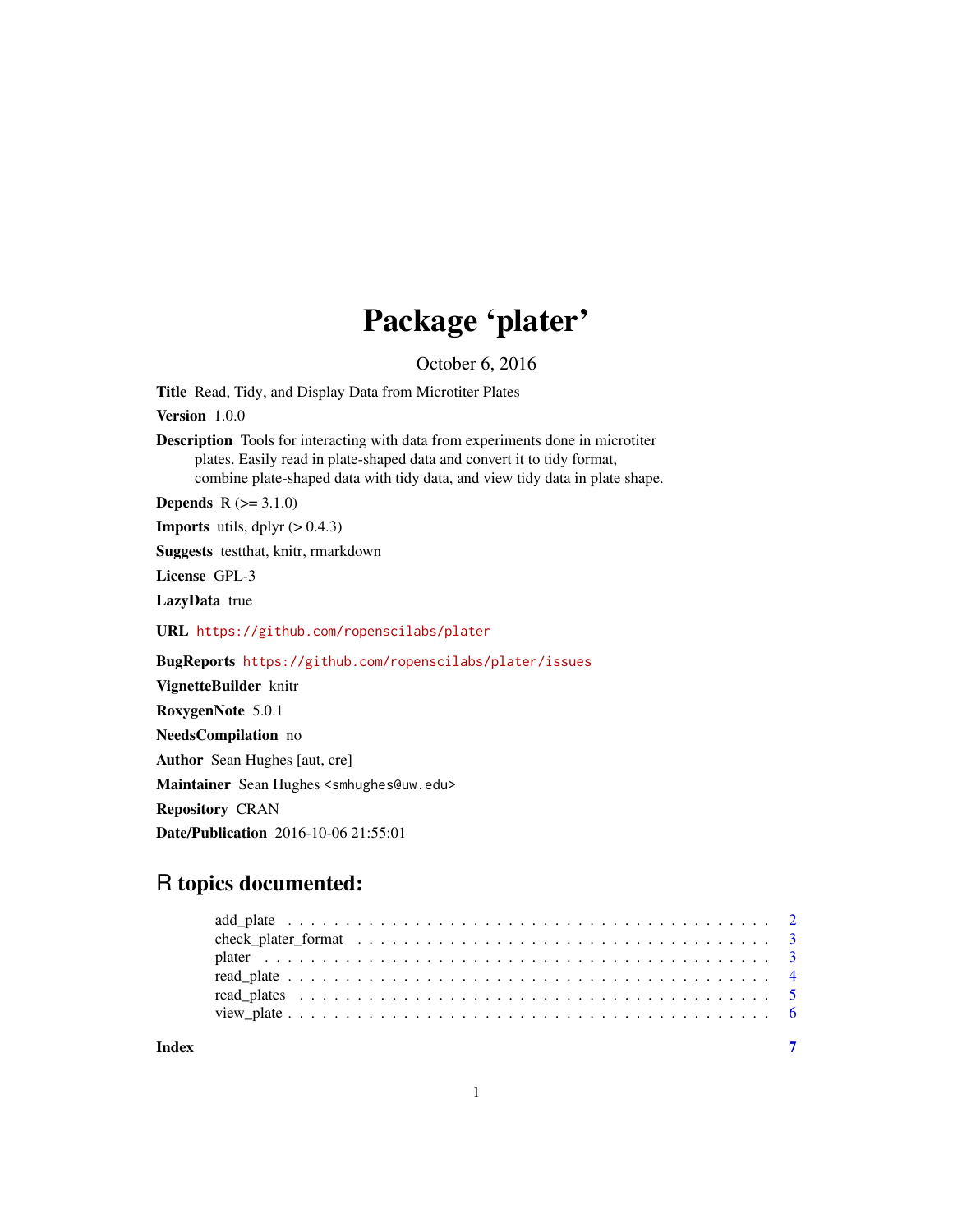<span id="page-1-1"></span><span id="page-1-0"></span>

#### Description

Converts data from plater format to a data frame with one well per row and merges it into an existing data frame by well name.

#### Usage

add\_plate(data, file, well\_ids\_column)

#### Arguments

| data            | The data frame to merge the file into. Must contain a column with well names. |
|-----------------|-------------------------------------------------------------------------------|
| file            | The path of a .csv file formatted as described in read_plate.                 |
| well ids column |                                                                               |
|                 | The name of the column in data containing the well IDs.                       |

#### Details

If data contains more wells than in file, NA will be added to the merged column for those wells. If the file contains more wells than data, an error will result.

#### Value

Returns data with as many new columns as plates in file. Empty wells are indicated with NA.

#### Examples

```
# Part of the data is tidy
file <- system.file("extdata", "example-2-part-A.csv", package = "plater")
data <- read.csv(file)
# Part of the data is plate-shaped
plate_shaped <- system.file("extdata", "example-2-part-B.csv", package = "plater")
# Combine the two
data <- add_plate(
  data = data,
   file = plate_shaped,
   well_ids_column = "Wells")
# Now data are tidy
head(data)
```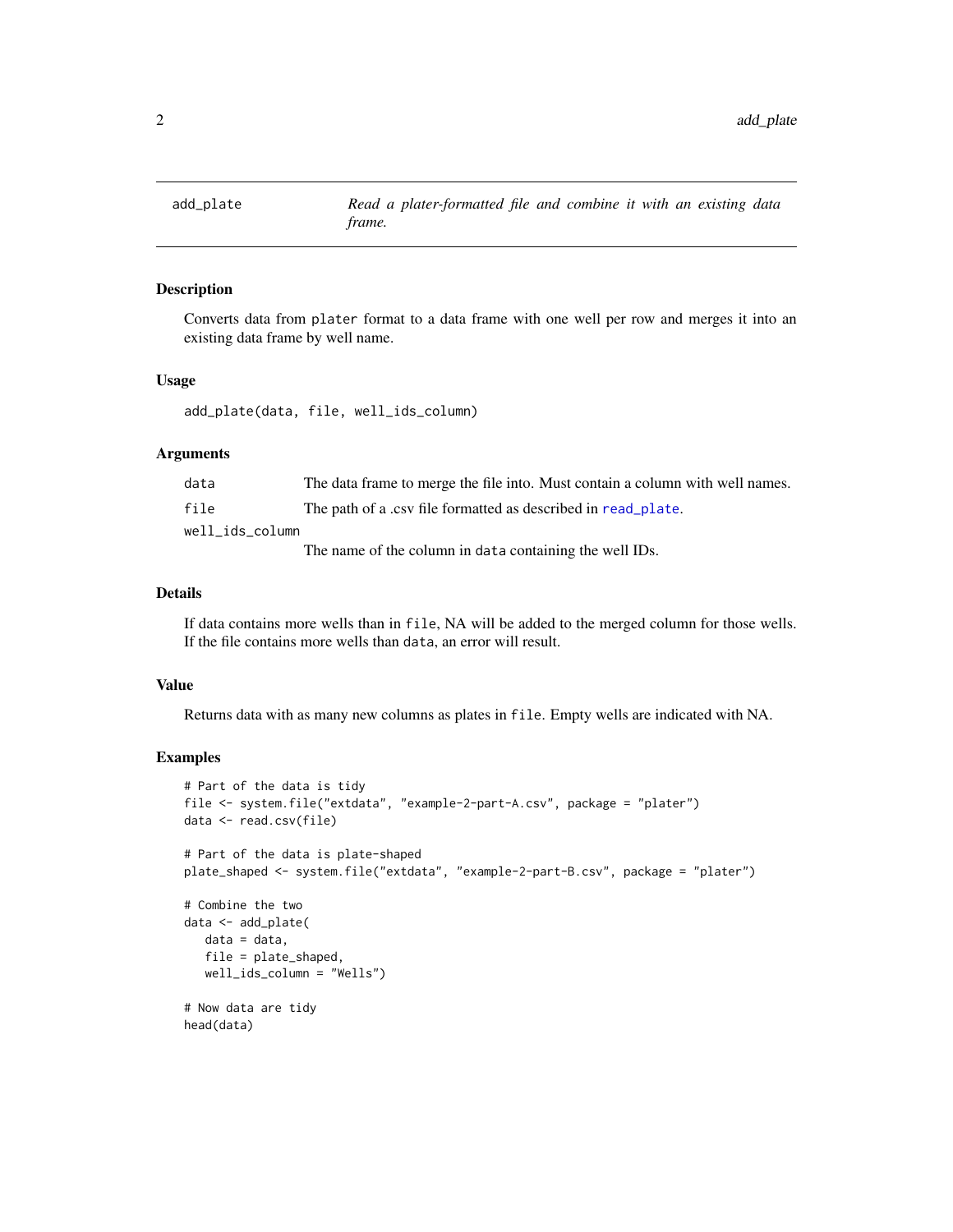<span id="page-2-1"></span><span id="page-2-0"></span>check\_plater\_format *Check whether a file is in plater format.*

#### Description

Runs the provided file through a number of diagnostics to determine whether it is a valid plater format file and displays information about any deficiencies found.

#### Usage

```
check_plater_format(file)
```
#### Arguments

file The path of the file to check

#### Value

Displays a number of messages as it checks the file. Will stop with a descriptive error message if the file is not formatted correctly.

#### Examples

```
file_path <- system.file("extdata", "example-1.csv", package = "plater")
```
data <- check\_plater\_format(file\_path)

plater *Tools to Make it Easy to Work with Microtiter Plate-Shaped Data*

#### Description

plater defines a simple, plate-shaped file format for data storage, so it's easy to remember the experimental design. The package provides functions to seamlessly convert between that format and a tidy data frame that's optimal for analysis. [check\\_plater\\_format](#page-2-1) is provided to help you manage plate-shaped files.

You can work with purely plate-shaped data ([read\\_plate](#page-3-1) and [read\\_plates](#page-4-1)), as well as with a combination of plate-shaped data and tidy data ([add\\_plate](#page-1-1)). It further allows easy plate-shaped visualization of tidy data ([view\\_plate](#page-5-1)).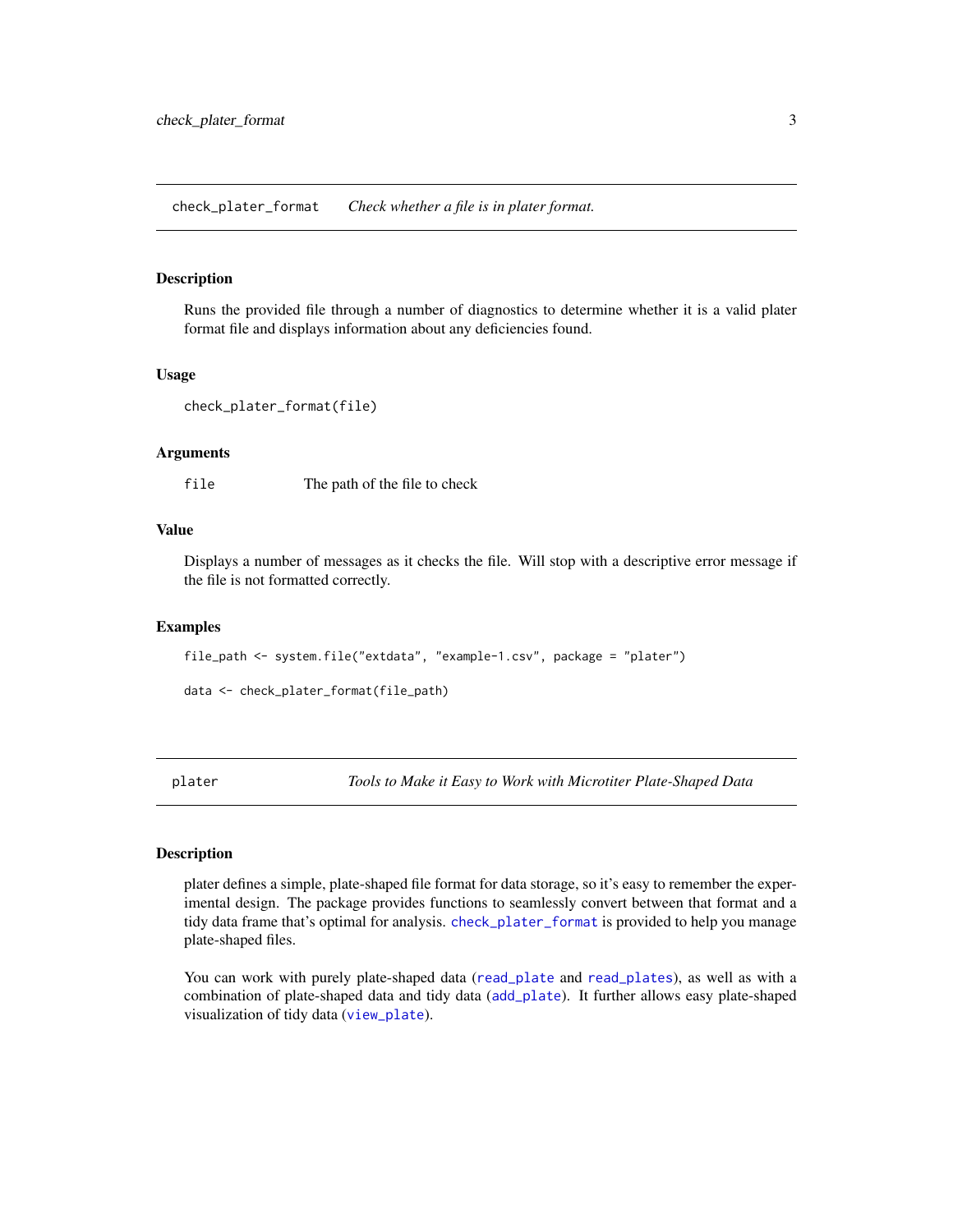<span id="page-3-1"></span><span id="page-3-0"></span>

#### Description

Converts data from plater format to a data frame with one well per row identified by well name.

#### Usage

```
read_plate(file, well_ids_column = "Wells")
```
#### Arguments

file The path of a .csv file formatted as described below.

well\_ids\_column

The name to give the column that will contain the well identifiers. Default "Wells".

#### Value

Returns a data frame with each well as a row. One column will be named with well\_ids\_column and contain the well names (A01, A02..). There will be as many additional columns as layouts in file. Empty wells are omitted.

#### plater format

The .csv file should be formatted as a microtiter plate. The top-left most cell contains the name to use for the column representing that plate. For example, for a 96-well plate, the subsequent wells in the top row should be labeled 1-12. The subsequent cells in the first column should be labeled A-H. That is:

| ColName 1 | $2^{\circ}$ | -3 |                          |
|-----------|-------------|----|--------------------------|
| A         | A01 A02 A03 |    | $\overline{\phantom{a}}$ |
| R         | B01 B02 B03 |    |                          |
|           |             |    |                          |

In this example, the cells within the plate contain the well IDs ("A01", "A02"), but they may contain arbitrary characters: numbers, letters, or punctuation. Any cell may also be blank.

Note that Microsoft Excel will sometimes include cells that appear to be blank in the .csv files it produces, so the files may have spurious columns or rows outside of the plate, causing errors. To solve this problem, copy and paste just the cells within the plate to a fresh worksheet and save it.

#### Multiple columns

Multiple columns of information about a plate can be included in a single file. After the first plate, leave one row blank, and then add another plate formatted as described above. (The "blank" row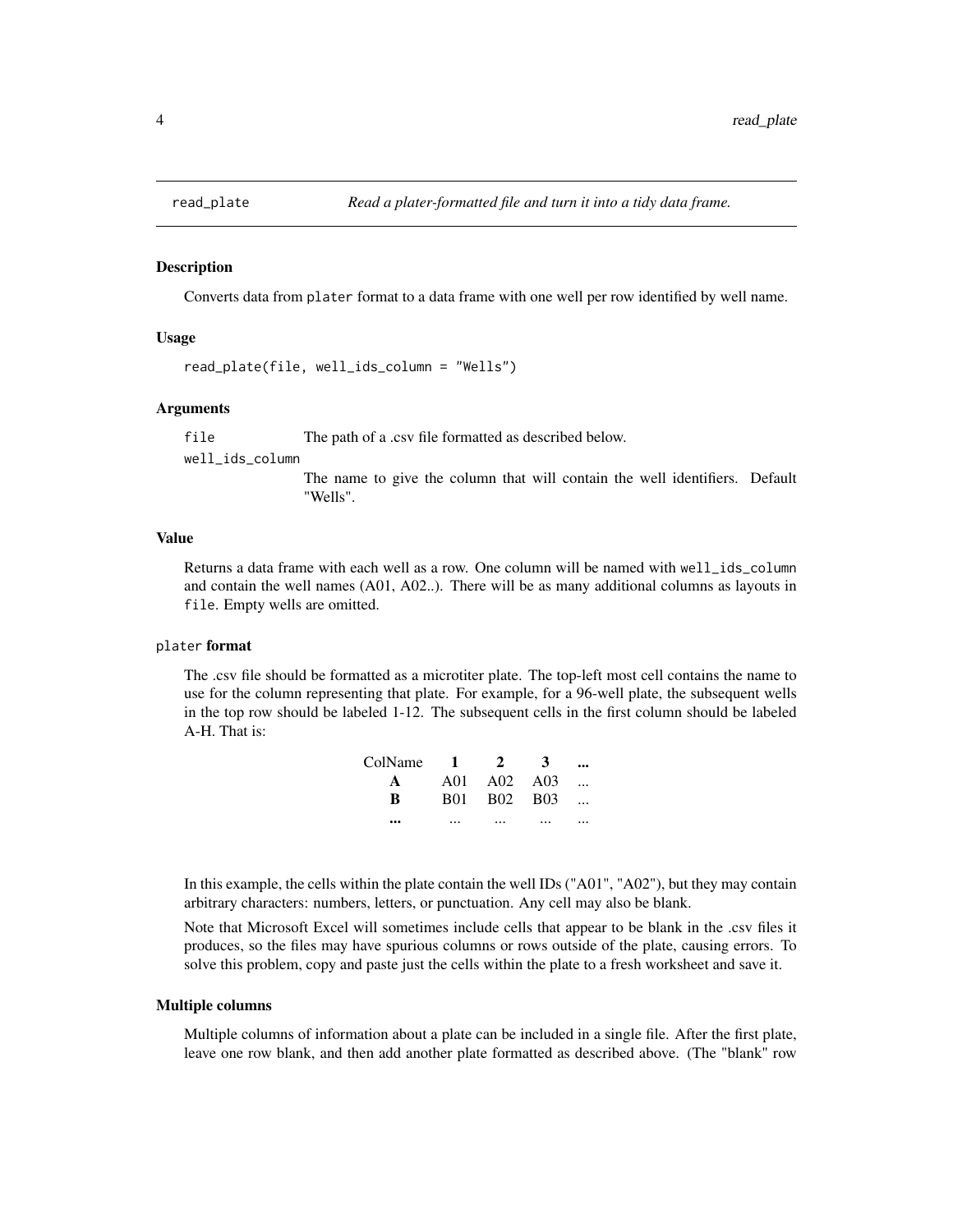#### <span id="page-4-0"></span>read\_plates 5

should appear as blank in a spreadsheet editor, but as a row of commas when viewed as plain text.) As many plates as necessary can be included in a single file (e.g. data measured, subject, treatment, replicate, etc.).

#### Examples

```
file_path <- system.file("extdata", "example-1.csv", package = "plater")
# Data are stored in plate-shaped form
data <- read_plate(
  file = file_path,
   well_ids_column = "Wells")
# Now data are tidy
head(data)
```
<span id="page-4-1"></span>

| read_plates | Read multiple plater-formatted files and combine result into one data |
|-------------|-----------------------------------------------------------------------|
|             | trame.                                                                |

#### Description

A wrapper around read\_plate that handles multiple plates and combines them all into a single data frame.

#### Usage

```
read_plates(files, plate_names = NULL, well_ids_column = "Wells")
```
#### Arguments

| files           | A character vector with the paths of one or more plater-formatted csv files.                                                                                                          |
|-----------------|---------------------------------------------------------------------------------------------------------------------------------------------------------------------------------------|
| plate_names     | A character vector the same length as files with the names to give the individ-<br>ual plates in the resulting data frame. Defaults to the file names (stripped of path<br>and .csv). |
| well ids column |                                                                                                                                                                                       |
|                 | The name to give the column that will contain the well identifiers. Default<br>"Wells".                                                                                               |

#### Value

Returns a data frame like that returned by read\_plate, containing the data from all of the plates. The plates will be identified with a column called "Plate" containing the names given in plate\_names.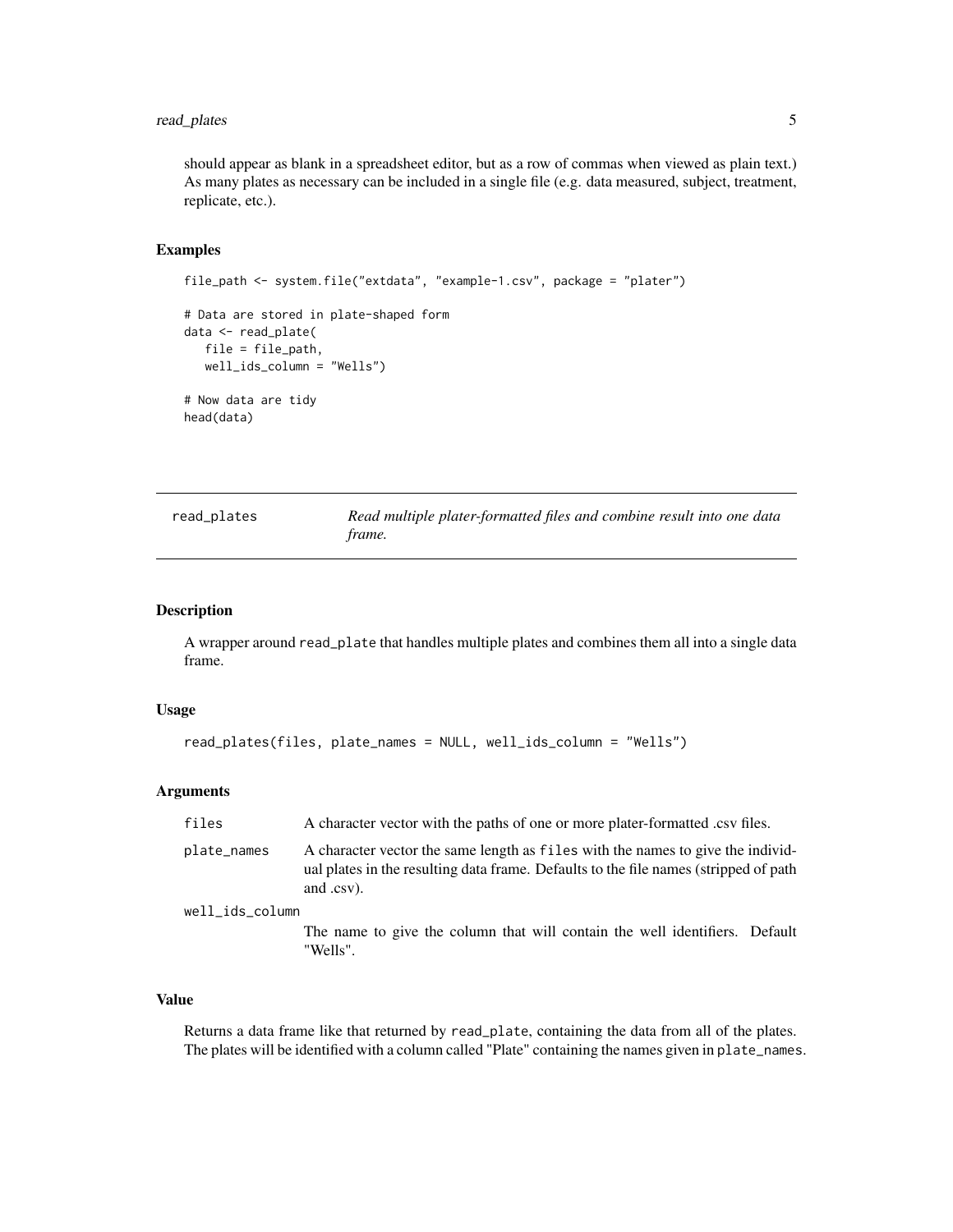#### Examples

```
# Combine multiple files into one tidy data frame
file1 <- system.file("extdata", "example-1.csv", package = "plater")
file2 <- system.file("extdata", "more-bacteria.csv", package = "plater")
# Data are stored in plate-shaped form
data <- read_plates(
   files = c(file1, file2),
   plate_names = c("Experiment 1", "Experiment 2"),
   well_ids_column = "Wells")
# Data from both plates are tidy and in the same data frame
head(data)
```
<span id="page-5-1"></span>

```
view_plate Displays the data in the form of a microtiter plate.
```
#### Description

Displays the data in the form of a microtiter plate.

#### Usage

```
view_plate(data, well_ids_column, columns_to_display, plate_size = 96)
```
#### Arguments

| data               | A data frame containing the data                                             |
|--------------------|------------------------------------------------------------------------------|
| well_ids_column    |                                                                              |
|                    | The name of the column in data containing the well IDs.                      |
| columns_to_display |                                                                              |
|                    | A vector of the names of one or more columns you'd like to display.          |
| plate_size         | The number of wells in the plate. Must be 12, 24, 48, 96 or 384. Default 96. |

#### Value

A depiction of the data in columns\_to\_display as though laid out on a microtiter plate with plate\_size wells.

#### Examples

```
# Generate some tidy data
data <- data.frame(Wells = paste0(LETTERS[1:3], 0, rep(1:4, each = 3)),
Species = rep(c("Alien", "Human", "Cat"), 4),
OxygenProduction = round(rnorm(12), 3))
head(data)
# See which wells had cells from which species and the amount of oxygen
# produced for each well
```
view\_plate(data, "Wells", c("Species", "OxygenProduction"), 12)

<span id="page-5-0"></span>